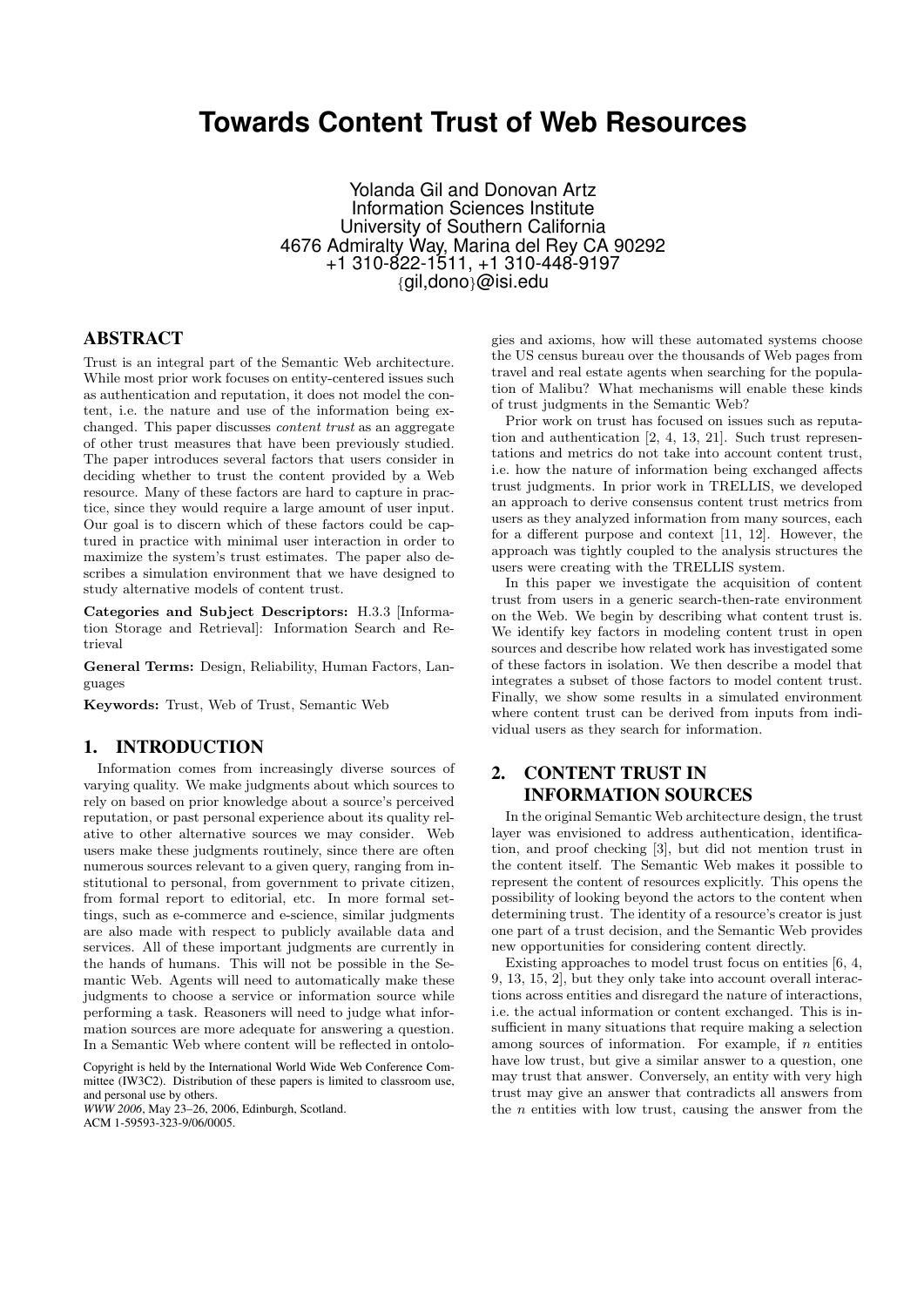entity with high trust to be distrusted. Therefore, we argue that the degree of trust in an entity is only one ingredient in deciding whether or not to trust the information it provides.

We distinguish between entity trust and content trust. Entity trust is a trust judgment regarding an entity based on its identity and its behavior, and is a blanket statement about the entity. Content trust is a trust judgment on a particular piece of information or some specific content provided by an entity in a given context.

Content trust is often subjective, and there are many factors that determine whether content could or should be trusted, and in what context. Some sources are preferred to others depending on the specific context of use of the information (e.g., students may use different sources of travel information than families or business people). Some sources are considered very accurate, but they are not necessarily up to date. Content trust also depends on the context of the information sought. Information may be considered sufficient and trusted for more general purposes. Information may be considered insufficient and distrusted when more fidelity or accuracy is required. In addition, specific statements by traditionally authoritative sources can be proven wrong in light of other information. The source's reputation and trust may still hold, or it may diminish significantly. Finally, sources may specify the provenance of the information they provide, and by doing so may end up being more trusted if the provenance is trusted in turn. There is a finer grain of detail in attributing trust to a source with respect to specific statements made by it.

# 3. FACTORS THAT INFLUENCE CONTENT TRUST

Before describing important factors that influence content trust, we make some useful distinctions regarding what defines a unit of content and how it can be described.

Information sources range from Web sites managed by organizations, to services that provide information in response to specific queries. Sources can be documents that are made available on the Web, static Web pages, or dynamic Web pages created on-demand. These information sources differ in nature, granularity, and lifespan. Fortunately, the Web gives us a perfect mechanism to define a unit of content: a Web *resource*. We consider content trust judgments made on specific resources, each identified by a unique URI, and the time of its retrieval. Although finer-grain trust decisions can be made, for example on each individual statement, we consider here a Web resource as a basic unit for content trust on the Web.

Once we identify a unit of content, many entities related to it can influence content trust. One important set of associations is the group of entities responsible for the information within a resource. Moreover, the roles of those associated entities further specify the context of trust. For example, a Web page that contains an article can be associated with "Joe Doe" as one author, newstoday.com as a publisher, and "Charles Kane" as the editor. The types proposed in the Dublin Core [10] provide a reasonable set of roles for this kind of information. There are other kinds of associations possible. For example, a resource may be endorsed by an entity, or a resource may cite another resource as evidence for the content it provides.

The types of associations of resources mentioned so far are

strongly correlated to trust, but there are many other types of associations that are used only selectively. Consider, for example, a Web resource that recommends a set of readings in the history of astronomy, and is maintained by an astronomy department on a university Web site. If the Web page is authored by a faculty member in the astronomy department, then a user would make a strong association between trust in the content and trust in the the university, the department, and the authoring professor. If the Web page is authored by a student on a temporary internship, who happens to like astronomy as a hobby, the user would not put as much weight in the association of the resource with the astronomy department or the university. In general, a Web page's main site is an associated entity which should not be assumed to be highly weighted when determining trust.

There are many salient factors that affect how users determine trust in content provided by Web information sources:

- 1. Topic. Resources that would be trusted on certain topics may not be trusted for others. We may trust a critic's movie site for director's information but not for market prices for movies.
- 2. Context and criticality. The context in which the information is needed determines the criteria by which a user judges a source to be trustworthy. If the need for information is critical and a true fact needs to be found with high precision, the amount of effort placed in comparing, contrasting, ranking, and disproving information is much higher.
- 3. Popularity. If a resource is used or referenced by many people, it tends to be more trusted.
- 4. Authority. A resource describing an exchange rate is more trusted if it is a financial news source, as opposed to the personal page of an anonymous Internet user.
- 5. Direct experience. The direct interactions of a user with a resource provides reputation information, a record of whether or not trust was well-placed in the past.
- 6. Recommendation. Referrals from other users for a resource or its associations provide indirect reputation information.
- 7. Related Resources. Relations to other entities which allow (some amount of) trust to be transferred from those entities to a resource (e.g., citations and Web hyperlinks)
- 8. Provenance. Trust in the entities responsible for generating a unit of content may transfer trust to the content itself.
- 9. User expertise. A user with expertise in the information sought may be able to make better judgments regarding a resource's content, and conclude whether or not it is to be trusted. For example, residents of a city have may have more expertise in knowing which resources are authorities on local demographics.
- 10. Bias. A biased source has a vested interest in conveying certain information that may be misleading or untrue. For example, a pharmaceutical company may emphasize trial results and omit others with respect to a certain type of treatment. Bias is often not only subtle, but also very hard to determine without deep expertise in the subject matter.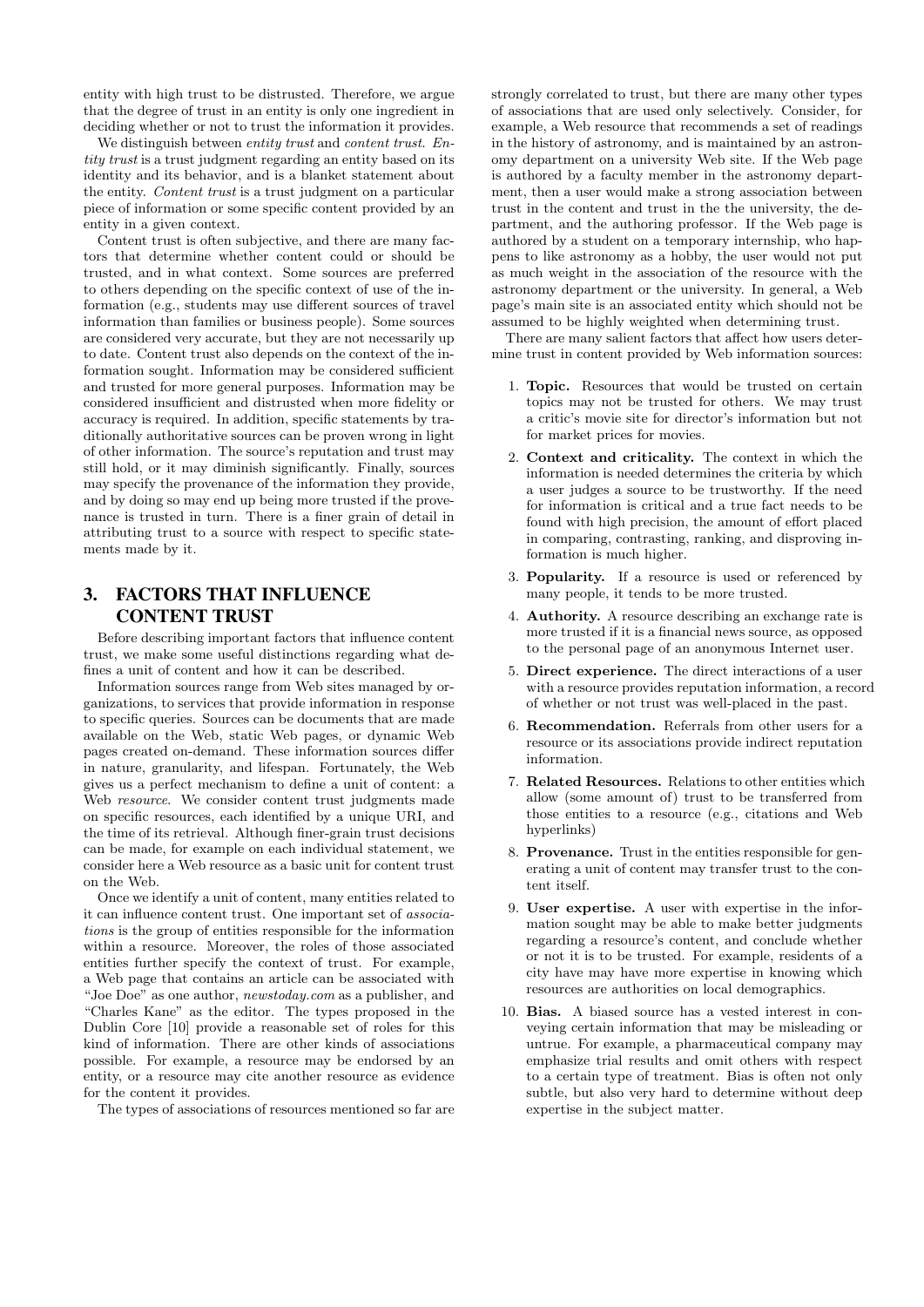- 11. Incentive. Information may be more believable if there is motivation for a resource or its associations to provide accurate information.
- 12. Limited resources. The absence of alternate resources may result in placing trust in imprecise information. Some resources may end up being trusted only because no other options are available.
- 13. Agreement. Even if a resource does not engender much trust in principle, a user may end up trusting it if several other resources concur with its content.
- 14. Specificity. Precise and specific content tends to engender more trust than abstract content that is consistent with true facts.
- 15. Likelihood. The probability of content being correct, in light of everything known to the user, may be determined with an understanding of the laws and limits of the domain.
- 16. Age. The time of creation or lifespan of time-dependent information indicates when it is valid. For example, a detailed weather report that is updated weekly may be trusted the day it is posted, but other sources may be used during the week, even if less detailed.
- 17. Appearance. A user's perception of a resource effects the user's trust of the content. For example, the design and layout of a site and the grammar and spelling of the content may both be used to judge content accuracy, and whether it should be trusted.
- 18. Deception. Some resources may have deceptive intentions. Users should always consider the possibility that a resource may not be what it appears to be, and that the stated associations may not be recognized by the sources they reference.
- 19. Recency. Content, associations, and trust change with time. For example, a resource that had a very bad reputation a few months ago, may improve its behavior and have earned a better reputation.

Some of these factors are related. Topics and criticality specify the context of trust and therefore restrict the scope of trust, allowing for more accurate determination. Direct experience and recommendations capture reputation by using a resource's history in determining if it should be trusted now or in the future. Limited resources and agreement are relative trust judgments, made when an absolute trust decision is not possible. Associations (e.g., authority and resource associations) allow the trust on some entities to be transfered to a resource associated with those entities. Conversely, once a trust judgment is made about a resource, that trust may be propagated out to a resource's associations, or otherwise related resources. Many of those factors are heuristic in nature, for example incentive and likelihood may be estimated using general knowledge about the world.

Some of these factors cannot be easily captured, such as the context of the need for information, or the bias of a source in certain topics. An important challenge is to determine which of these factors can be captured in practice.

Next, we present an overview of previous research that addresses some of these factors.

# 4. RELATED WORK

Trust is an important issue in distributed systems and security. To trust that an entity is who it says it is, authentication mechanisms have been developed to check identity [21], typically using public and private keys [18, 20]. To trust that an entity can access specific resources (information, hosts, etc) or perform certain operations, a variety of access control mechanisms generally based on policies and rules have been developed [1]. Semantic representations [19] can be used to describe access rights and policies. The detection of malicious or otherwise unreliable entities in a network has also been studied, traditionally in security and more recently in P2P networks and e-commerce transactions [6].

Popularity is often correlated with trust but not necessarily. One measure of popularity in the Web is the number of links to a Web site, and is the basis for the widely used PageRank algorithm [7]. Popular sources are often deserving of higher trust, but this is not always the case. For example, blogs were ranked high in a number of cases because of the popularity of certain bloggers and their higher degree of linking by others, even though the value of some of the information they provide and comment on is not necessarily trustworthy. Another problem with the PageRank algorithm is that it does not capture the negative references to a linked source. For example, a link to a source that is surrounded by the text "Never trust the Web site pointed to by this link" is counted as a positive vote of the source's popularity, just as positive as a link surrounded by the text "I always trust the Web site at this link". This problem is often discussed in the context of spam [14], but not in terms of the content provided by the sources.

Authority is an important factor in content trust. Authoritative sources on the Web can be detected automatically based on identifying bipartite graphs of "hub" sites that point to lots of authorities and "authority" sites that are pointed to by lots of hubs [16]. This mechanism can be used to complement our approach by weighing associations based on their authority. Many Web resources lack authoritative sources. Preferences among authoritative sources within a topic still need to be captured.

Reputation of an entity can result from direct experience or recommendations from others. Reputation may be tracked through a centralized authority or through decentralized voting [4, 9]. The trust that an entity has for another is often represented in a web of trust, where nodes are entities and edges relate a trust value based on a trust metric that reflects the reputation one entity assigns to another. A variety of trust metrics have been studied, as well as algorithms for transmission of trust across individual webs of trust [13, 15]. Semantic representations [13, 8] of webs of trust and reputation are also applied in distributed and P2P systems.

There are manual and automatic mechanisms to define provenance with resources. The Dublin Core [10] defines a number of aspects related to provenance. Provenance can be captured using semantic annotations of results inferred by reasoners [22], including explanations of reasoning steps and axioms used as well as descriptions of original data sources.

All related work described so far focuses on trusting entities rather than trusting content. In prior work we developed TRELLIS [11, 12], a system that allows users to make trustrelated ratings about sources based on the content provided. Users can specify the source attribution for information ex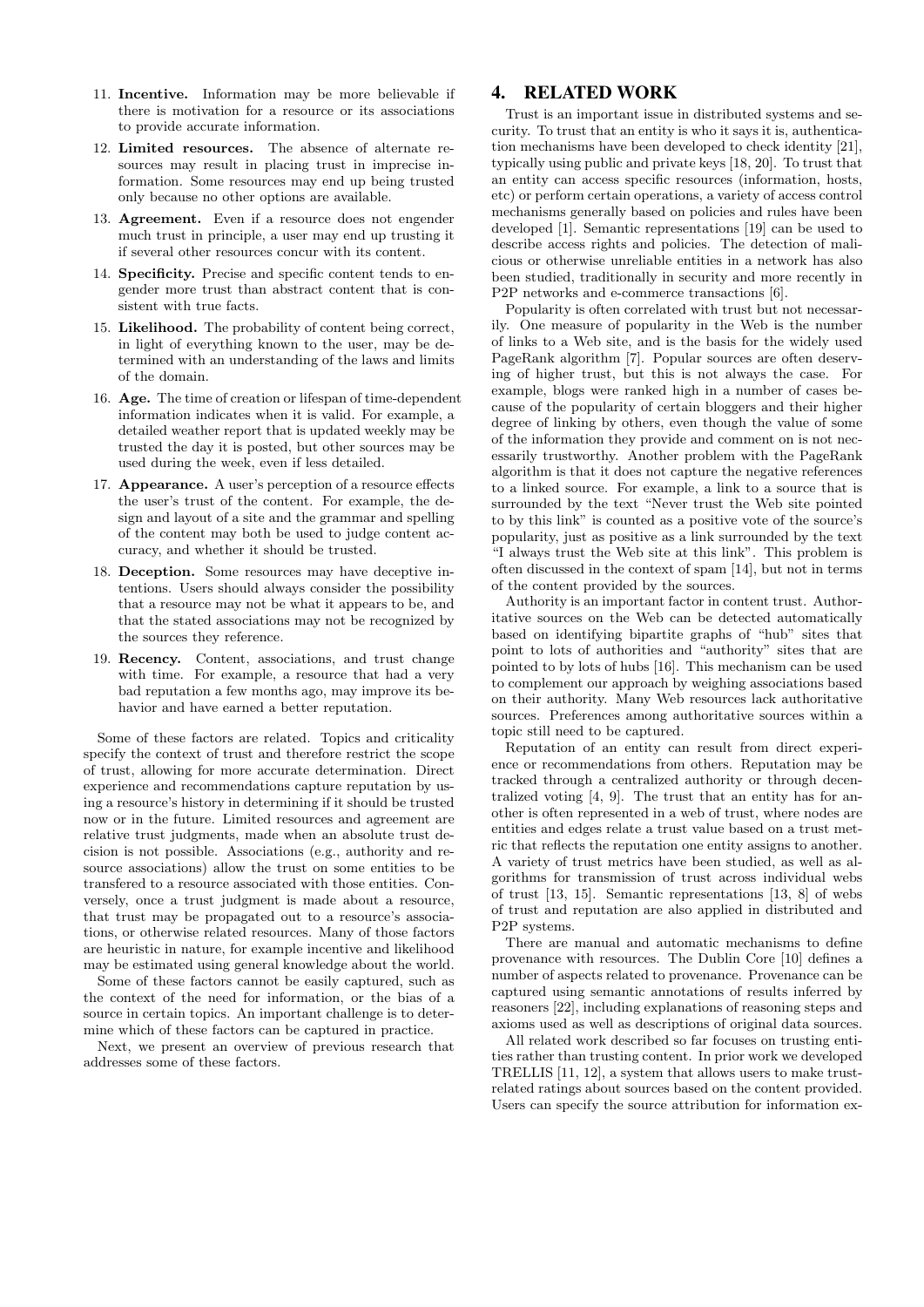tracted during a search and information analysis process to describe the source. As users specify ratings, they are used to automatically derive a measure of collective trust based on the trust metrics from individual users. In TRELLIS, a user can add semantic annotations to qualify the source of a statement by its reliability and credibility. Reliability is typically based on credentials and past performance of the source. Credibility specifies the user's view of probable truth of a statement, given all the other information available. Reliability and credibility are not the same, as a completely reliable source may provide some information that may be judged not credible given other known information. This is an approach to distinguish between entity trust and content trust. However, in TRELLIS the derived consensus trust was not applicable to Web searches, but only to searches and analyses that followed the structure of TRELLIS. Some later work was done on turning TRELLIS statements into Semantic Web languages [5], but the algorithms mentioned for content trust were not fully integrated.

In summary, there are techniques to address some of the factors that we outlined as relevant to content trust, such as popularity, authority, reputation, and provenance. The challenge is how to integrate these techniques and incorporate remaining factors to enable content trust on the Web.

# 5. ACQUIRING CONTENT TRUST FROM USERS

We have given an overview of factors that users consider when making a trust decision. Many of the trust factors listed (e.g., authority, reputation, popularity, etc.) are being addressed by other research, and we can build on that research, as it provides basic trust values for a resource's associated entities. Other factors are not currently addressed by existing work, and may require capturing additional input from users (e.g., bias, incentive, likelihood, etc.). However, work does exist in computing associations (esp. provenance and authority), and we may use these associations to transfer trust from entities to resources. This approach also allows us to utilize existing trust judgments that do consider other factors. Associations are also central to the Semantic Web, and RDF was originally designed to represent information about associations of resources on the Web. Because associations facilitate the transfer of existing trust, they serve as an explicit source of trust information, unlike the many trust heuristics (e.g., time of creation, bias, appearance, etc.). Moreover, when content trust cannot be determined directly (which is common when searching the Web), associations are the only mechanism through which a trust decision can be made. Therefore, we believe the best place to begin exploring content trust, is through the transfer of trust using a resource's associations. In our initial work, we assume that each association has a single overall trust value, and do not address how that trust value is derived (e.g., possibly as a combination of its popularity, reputation, authority, etc.). We believe our framework can be extended to incorporate those factors explicitly in future work.

Currently, search engines do not capture any information about whether or not a user "accepts" the information provided by a given Web resource when they visit it, nor is a click on a resource an indicator of acceptance, much less trust by the users that have visited it. We wish to capture,



Figure 1: A resource may have multiple associations, and an entity can be related to multiple resources with different relationships.

in the least intrusive way, some information about why any content provided by a resource is trusted. This information can be used to decide what resources should be more highly ranked in terms of trust. We assume a baseline of topic and popularity to rank search results, and we believe results can be reranked using additional trust factors so that more trustworthy resources appear higher in the results list.

Our next challenge is to determine (1) what information can be captured in practice from users regarding content trust decisions as they perform Web searches, (2) how a user's information can be complemented by automatically extracted information, (3) how is all the information related to the factors outlined above, and (4) how to use this information to derive content trust. Next, we present our approach to model and study the acquisition of content trust from users as they perform Web searches. The purpose of this model is to study different approaches to collect and learn content trust.

# 6. MODELING THE ACQUISITION OF CONTENT TRUST FROM USERS

In this section, we describe our model for simulating and studying the use and acquisition of content trust.

A resource,  $r \in \mathcal{R}$ , is our basic unit of content to which trust can be applied. A resource can be a Web site or service, and in this work, is anything that can be referenced by a URI. The URI serves as a resource's unique identifier, and this identifier is returned by the function  $ID(r)$ . A resource also has a time at which it was retrieved, which is returned by the function  $time(r)$ . An association is anything having a relationship to a resource, such as an author, a sponsor, or a service provider. Each resource is represented by a subset of the set of all associations  $A$ . Each member of  $A$  is an association tuple,  $\langle a_r, a_e \rangle$ , which contains an association relation,  $a_r$ , and an association entity,  $a_e$ . Association entities may be anything that can be trusted (or distrusted), including people, businesses, governments, or other resources (including services). A single association entity may participate in multiple possible types of relations. For example, the entity "Noam Chomsky" may be an author, a subject, or even a critic of any given resource:  $\langle$  "author", "Noam Chomsky"  $\rangle$ ,  $\langle$  "subject", "Noam Chomsky"  $\rangle$ , or  $\langle$  "critic", "Noam Chomsky" ). See Figure 1 for an illustration of resources and associations. We assume the associations for each resource are given.

We will study trust over a fixed time where a set of users,  $U$ , make a subset of queries from a set of possible queries,  $Q$ . A user,  $u \in \mathcal{U}$ , queries an information system and analyzes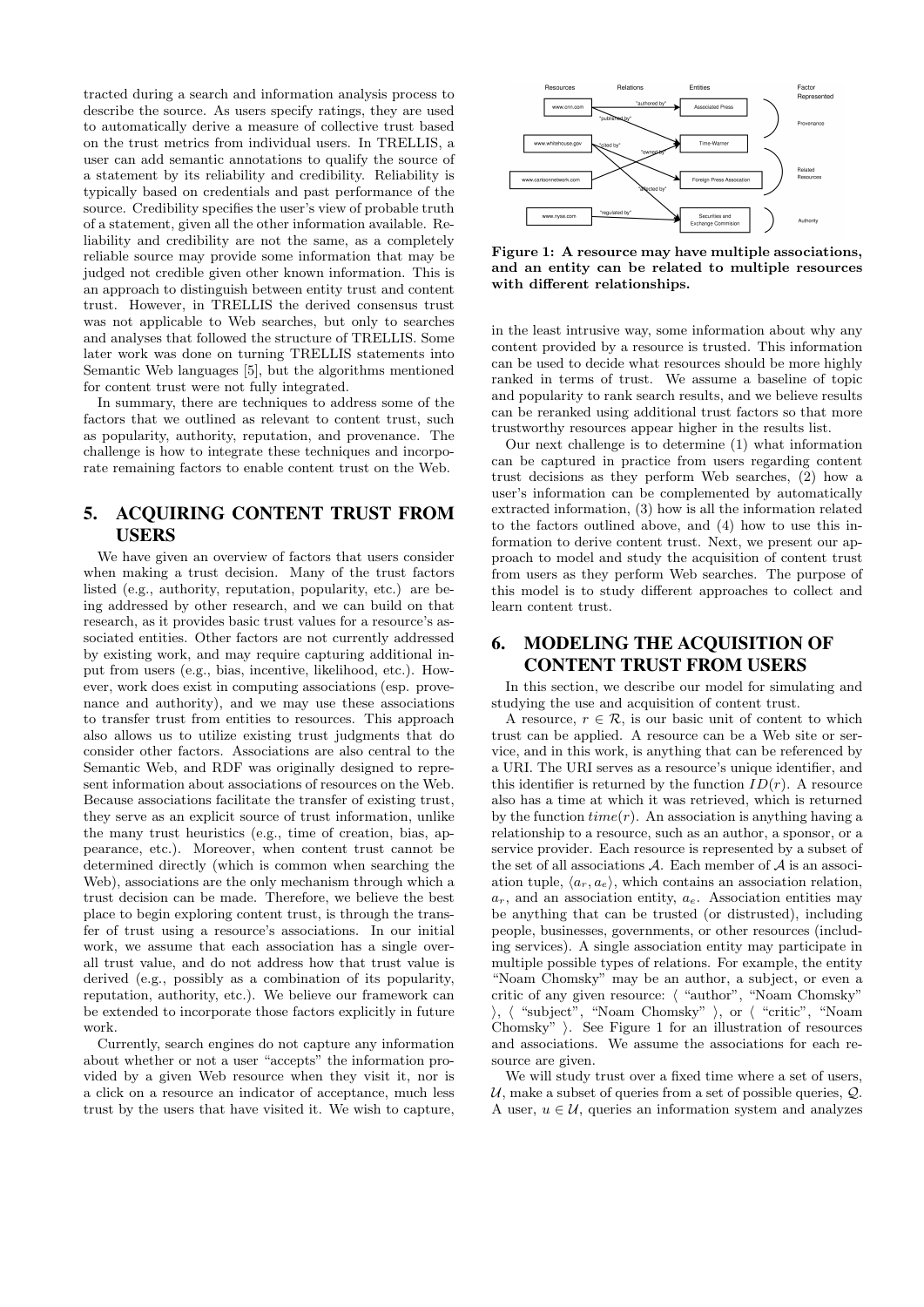

Figure 2: Model of trust to rerank resources, where arrows denote input dependencies.

the results to determine content trust. The set of users who make query q is  $U^q$ , a subset of  $\mathcal U$ . The result returned for q is a sequence of resources,  $R<sup>q</sup>$ . The baseline system returns resources ordered by relevance as current search engines do, without taking trust into account. The resource  $r_i^q$  is the  $i^{th}$ resource in  $R<sup>q</sup>$ . When using this model for simulation, we assume that the queries, users, resources, and associations are given.

We define several functions, each returning a value representing trust. All functions that return trust have  $\tau$  as a range.  $\tau$  can be discrete or continuous. For example, it could be a discrete set with the values trust, distrust, and neutrality (i.e., neither trust nor distrust).

Users make trust decisions for a resource by combining trust in that resource's individual associations. As a starting point, we assume that users will provide the system with an overall trust value on a given resource without going into any details on why and what produced that trust value. A user's trust in an association for a given query is the user association trust, mapped by the function  $\overline{UAT}$ :  $\mathcal{Q}, \mathcal{A}, \mathcal{U} \rightarrow$  $\tau$ . This function is given to the simulation, and we assume it does not change over time. UAT is derived by the user from various forms of entity trust already mentioned, such as reputation and authority. A user's trust decision for a resource is computed from trust decisions for that resource's associations for a given query. This is the user resource trust, and is mapped by the function  $URT:Q, R, U \rightarrow \tau$ . Examples of methods for computing the URT include the sum, the mean, or the maximum of the UAT for all of a resource's associations. Note that each user may have a unique function to determine trust, and we incorporate this by including the user as an input to the single function, URT. It is our expectation in real systems that the output of  $URT$  will be easier to capture than  $URT$  itself. However, for our simulation, we model users by implementing URT. We assume for this paper that users provide URT for some (not all) query results, since specifying UAT is more intrusive.

The association trust,  $AT : Q, A \rightarrow \tau$ , is the global trust of an association, derived from the  $UAT$  of individual users. The resource trust,  $RT : Q, R \rightarrow \tau$ , is the the global trust of a resource, derived from the result of URT for all users. It is possible to derive  $RT$  if  $AT$  is known, using a given function similar to that used to compute the output of URT from UAT. However, in real systems, neither the outputs or RT or AT are known, as it is not possible to ask each user for a trust decision for each resource or association for each possible query.

We propose the RT for any resource and the AT for any association can be estimated using only the user inputs  $(URT)$  from a sample of users who have made a given query (which is assumed to be significantly less than the car-

dinality of  $U$ ). The *estimated resource trust*, mapped by the function  $ERT : Q, R \rightarrow \tau$ , may be any function of the URT for all users in  $U^q$ , such as the sum, average, or mode. An estimate of AT is the estimated association trust, mapped by the function  $EAT : Q, A \rightarrow \tau$ , and could be derived from the  $ERT$  over all resources that have the association in question. We do not use the  $EAT$  in this work, but will in future work exploiting the transitivity of trust over associations to other resources.

Each resource has a relevance score, returned by the function  $s^q : \mathcal{R} \to \mathcal{O}$ , where  $\mathcal O$  is a set of values that can be used to order (rank) resources (e.g., consider  $\mathcal{O} = \{0, 1\}$ , and if  $s^q(r) = 1$ , then it is listed before any resource r' where  $s^q(r') = 0$ ). The trust rerank function  $\rho : \mathcal{O}, \tau \to \mathcal{O}$ , maps an order value and a trust value to a new order value. We can apply this function to rerank a sequence of query results, using the result of combining the relevance score function, s, and the ERT for each resource. An example of  $\rho$  may be a linear combination of the relevance and trust inputs. The reranked sequence of results,  $T<sup>q</sup>$ , contains the elements of  $R<sup>q</sup>$  sorted by the output of  $\rho$ . Starting with the original sequence of results, and ending with the reranked sequence, Figure 2 illustrates the initial use of our model. Given a query,  $q$ , the set of users who make that query,  $U<sup>q</sup>$ , and the sequence of resources returned for that query,  $R<sup>q</sup>$ , we obtain the URT from the users in  $U^q$ , and use those trust values to compute the  $ERT$  for all resources in  $R<sup>q</sup>$ . The  $ERT$  is combined with the relevance score, s, using the trust rerank function,  $\rho$ , and  $T^q$  receives the elements of  $R^q$  sorted by both trust and relevance.

Note that our model considers global trust metrics for all users, and could be extended to compute local or customized trust metrics for individual users or specific groups.

#### 7. MODELING USE CASE SCENARIOS

Our long term plan is to use the model presented to: (1) study alternative approaches to collect content trust from individual users, learning trustworthiness over time, and to (2) help design a system that will collect content trust values from real Web users interacting with real Web search engines, and make predictions about the nature and utility of the trustworthiness values that are learned. Our first steps toward this plan are to explore how our model can represent different situations with varying amounts of information and trust values, and to study whether trustworthiness can be learned and estimated as proposed.

To illustrate how our model effectively captures content trust, we show the model used to simulate three nominal use case scenarios that are representative of the range of decisions users make regarding content trust.

#### 7.1 Use Case Scenarios

We selected the following scenarios to illustrate some common issues we have encountered in our studies of using trust to choose information sources on the Web. In each scenario, some distrusted resources have higher relevance rankings than trusted resources, and if information about users' trust decisions were captured, it could be used to learn ERT and rank more trusted resources first.

#### *7.1.1 Trust and Distrust*

A user searches the Web for "ground turkey cholesterol", to learn how much ground turkey she can eat in her cholesterol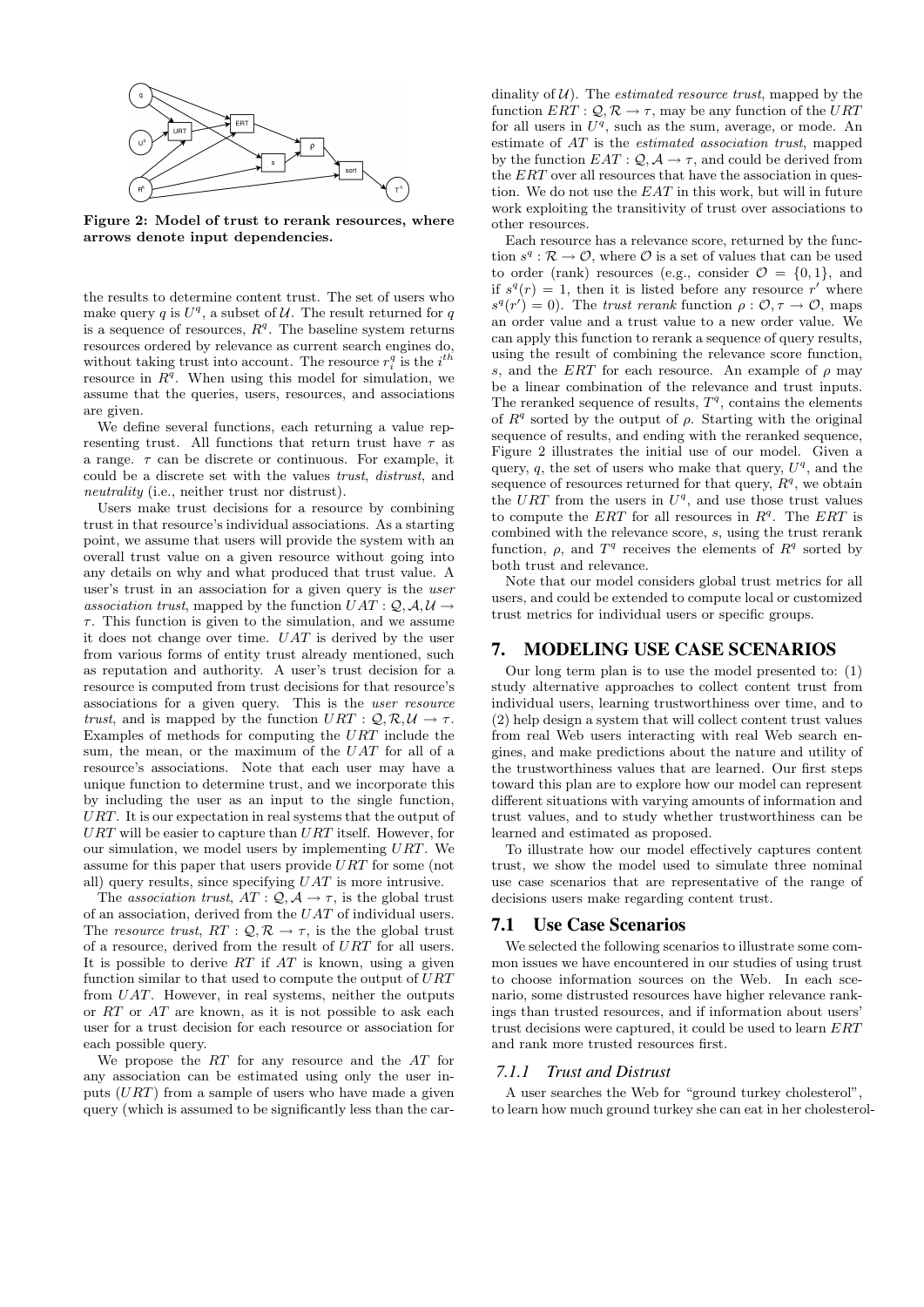limited diet. Out of hundreds of results, the user selects 5 candidates, and in examining these, she finds conflicting answers, even between sites that cite the same source. The first site is sponsored by the "Texas Beef Council", which compares ground turkey to ground beef. The second site belongs to a group of turkey farmers in British Columbia, Canada. The third site provides medical advice attributed to a "Dr. Sears", which the user trusts when she is seeking medical advice, but not for nutrition data. The fourth site provides an answer contributed by an anonymous person with no credentials or sources cited. The fifth site is the nutrition facts database created and published by the U.S. Department of Agriculture (USDA), the source cited by the "Texas Beef Council" site. Most users may agree, that the creators of first two sites hold a bias against and for turkey, respectively. The creators of the third site may be trusted by users in a medical context, but not as much for nutrition data. The fourth site may be dismissed, lacking a source or identifiable creator. The fifth site may be accepted by users, as they may already trust its associations (i.e., the USDA and the U.S. government).

In this scenario, the user is able to determine both trust and distrust using associations between the sites and the users' broad range of existing trust and distrust. Assuming many users make similar judgments, capturing their trust and distrust would allow the government site to be listed first, and the first four distrusted sites to be listed last.

#### *7.1.2 Distrust Only*

A user searches the Web for "remaining rainforests", seeking the specific number of acres left worldwide. Considering four candidates that appear to provide results, the user notes that all the sites provide a reasonable answer, but none provide a citation or other verifiable source. Moreover, the user is unable to find any associations where there is existing trust for this query, only distrust. The first site sells products made from plants and animals found in rain forests. The second site notes emphatically that human kind will perish completely by 2012 if the destruction of rain forests is not stopped immediately. The third site belongs to an organization known by user, the World Wildlife Federation. The fourth site considered, is intended for children, and includes a source, but the source cannot be found or verified. Except for the World Wildlife Federation (WWF), none of the results have clearly demonstrated their authority to answer the question, and even the WWF is biased with its ecological agenda. Without being able to identify trust over associations, users may at best be able to identify distrust.

This is a scenario showing how users could determine distrust in sites using existing distrust, but are not able to associate sites with any existing trust. Sites that have not been considered may have more potential to be trustworthy, and would be listed before unequivocally distrusted sites.

#### *7.1.3 Sparse Trust and Distrust*

A user wants to visit his friend in Staffordshire county, England, and searches the Web for "staffordshire hotels". Out of many relevant results, all appearing equally likely to provide trustworthy information, 5 candidates are selected, each providing a tremendous amount of information. The first site provides a long list with a comprehensive set of details, but the source behind this information is unknown, and there is no indication of how the list has been gener-

ated. The second site is run by a company, Priceline, whose American operation is trusted by American users, but the UK division is largely unknown to Americans. The third site has a small and informative list with pictures, but again, no associations can be made to anything most users already trust. The fourth site collects and publishes user-submitted photographs of locations in England, and is funded by providing links to hotels that are nearby the locations pictured in the photos. The fifth site collects the opinions of travelers who have visited hotels in England, but does not restrict who may submit opinions.

This scenario illustrates that in cases of sparse existing trust and distrust, most users are not be able to make a trust or distrust decision for any of these sites. However, having asked a sufficiently large number of users, the few who have existing trust or distrust may be able to provide trust decisions. If there are a small group of users who know and trust the UK Priceline site, this site would be listed first if we are able to capture enough trust decisions.

### 7.2 Simulating the Use Case Scenarios

Recreating and simulating the use case scenarios with our model requires us to generate a large amount of data which represents the qualities described in each scenario. In this section, we describe what parameters we use, how we pick distributions to generate the necessary random data to populate the model, and what algorithms are used for the model's trust functions.

#### *7.2.1 Initialization*

We began by choosing the population sizes for each set. a set of order values, and a representation of trust. We adopted Marsh's [17] range of trust values,  $\tau = [-1, 1]$ , where  $-1$  is maximum distrust and 1 is maximum trust. Not all research agrees with this representation, but it provides a simple starting point for demonstrating our model. We defined the set of possible order values for relevance to be a singleton,  $\mathcal{O} = \{1\}$ , such that in these examples, all query results are assumed to be equally relevant. However,  $\mathcal O$  is equivalent to  $\tau$  for the output of  $\rho$ , a trust-reranked ordering. For each use case scenario (a unique query), we examined 1000 random instances ( $|Q| = 1000$ ), each instantiated randomly from a pool of 1000 resources ( $|\mathcal{R}| = 1000$ ), 10000 associations ( $|A| = 10000$ ), and 1000 users ( $|U| = 1000$ ). Each instance of a query was randomly assigned 20 resources  $(|R<sup>q</sup>| = 20)$ , and was executed by a default of 50 randomly assigned users ( $|U^q| = 50$ ). The number of users executing a query is a parameter we varied in simulation. These values are arbitrarily chosen to be as large as possible while still allowing fast simulation in software.

We initialized the simulation by (1) generating resources and associations, (2) generating the existing trust of users, (3) generating subsets of query results and users.

We used a standard normal distribution, by default, to assign trust values to each member of  $A$ , where all random numbers less than −1 or greater than 1 are replaced with these limits, respectively. The standard deviation of this distribution changes between use case scenarios, and we refer to this parameter as  $\sigma$ . The larger  $\sigma$  is, the greater the contrast between trust and distrust in the population of resources. Next, we randomly assigned associations to resources, where the number of assignments to each resource is a random number chosen from a normal distribution with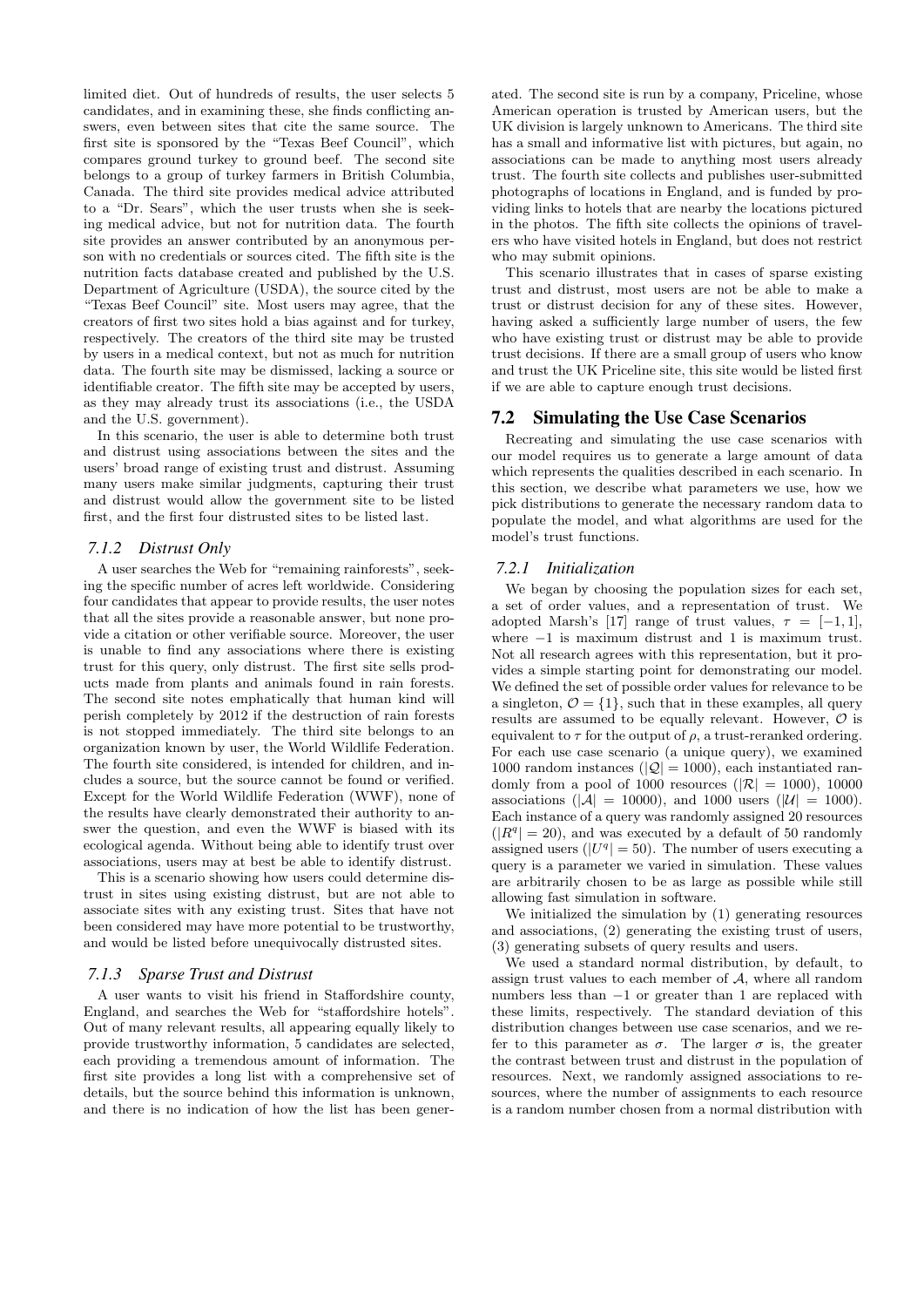an arbitrarily chosen mean of 6.0 and standard deviation of 5.0. We ensured each resource has at least one association, and each association is chosen randomly, with replacement, using a uniform distribution over  $A$ . Using  $AT$  and the association assignments, we computed RT for each resource as the mean AT over all of a resource's assigned associations.

For more meaningful results, we select many random samples of  $R<sup>q</sup>$  and  $U<sup>q</sup>$  to evaluate. We assign a random subset of  $U$  to each  $U^q$ , as not all users make all queries, and we assign a random subset of  $R$  to each  $R<sup>q</sup>$ . Both assignments are performed using random selection, with replacement, from uniform distributions over the respective sets.

We derive values for  $UAT$  for each user, by selecting which associations each user knows, and what trust a user has in those associations. Not all users have existing trust for all associations, nor do all users have the correct existing trust for the associations they do know. The number of associations a user has existing trust (or distrust) in is a random number selected from a pareto distribution, with a default location of 1.0 and a default shape (power) of  $|A|/20 = 500$ , offset by a default minimum amount of known associations  $|\mathcal{A}|/100 = 100$  (note that we are selecting percentages of A, such that  $|A|/20$  is 5% of all associations). This distribution is selected with the assumption that most users know a little and some users know a lot, and the offset ensures that each user has prior trust in at least 1% of all associations. As the amount of existing trust users have changes between use case scenarios, we characterize this using the parameters  $\alpha$  for the distribution shape and  $\delta$  for the offset. Given the number of associations each user knows, that number of associations are randomly assigned to each user, with replacement, using a uniform distribution over A. Next we determine the amount of existing trust a user has in each of his known associations. We also use a pareto distribution to determine the "accuracy" of a user's existing trust (how close the user's value is to the "correct" value returned by AT). We have selected a location of 1.0 and a shape of 0.1 for this distribution, making the assumption that most users have existing trust close to the value returned by AT, but some do not. The random value assigned to each user from this distribution is used as the standard deviation in the distribution of Gaussian noise added to the value of AT for each known association. For example, if a user's "accuracy" is chosen to be 0.5 from the pareto distribution, the user's trust in each known association assigned to him would be computed as the value of AT for that association plus a random value selected from a normal distribution with mean 0 and standard deviation 0.5. The resulting trust value is restricted to the range  $[-1, 1]$ . Given  $UAT$ , we compute  $URT$ as the mean UAT over all of a resource's associations. If the  $UAT$  is undefined for a given association, it is not included in the mean. If none of a resource's associations had a UAT defined, the resulting  $URT$  is 0.

#### *7.2.2 Parameters for Modeling Scenarios*

In each use case scenario, the significant qualities that vary are the distribution of trust over the resources returned, characterized by the parameter  $\sigma$ , and the distribution of existing trust held by users who make the query, characterized by the parameters  $\alpha$  and  $\delta$ . Table 1 shows the parameter values and constraints used to generate data for modeling each of the use case scenarios. We set the "trust and distrust" and "distrust only" scenarios so that most users have

| Use Case Scenario         | $\sigma$ |                     |                     |
|---------------------------|----------|---------------------|---------------------|
| Trust and Distrust        | 3.0      | $ \mathcal{A} /20$  | $ \mathcal{A} /100$ |
| Distrust Only             | 1.0      | $ \mathcal{A} /20$  | $ \mathcal{A} /100$ |
| Sparse Trust and Distrust | 1.0      | $ \mathcal{A} /100$ | $ \mathcal{A} /500$ |

Table 1: Parameter values used in generating data for simulation of each use case scenario.

existing trust for less then 5% of associations. The "sparse trust and distrust" scenario is set so most users have existing trust for less than 1% of the associations. The spread between trust and distrust is set to be greater in the "trust and distrust" scenario than in the others (with a higher standard deviation in the distribution of AT), and the "distrust only" scenario has the constraint that users only have existing distrust, and no existing trust. These parameters affect distributions which correspond to the  $RT$  and the  $URT$  functions in the model. We have selected very specific and arbitrary ways to compute RT and URT for our selected use case scenarios, but we believe this is still useful to illustrate our work, which focuses on utilizing trust derived from associations. We note that there are many other ways to compute RT and URT, which our model can also accommodate.

#### *7.2.3 Execution*

After generating the data described in the above steps, we may execute the simulation. For each pair of  $R^q$  and  $U^q$ , we computed the ERT for each resource (the other trust functions, RT and URT, were computed during initialization). We used the mean URT over all users who executed that query instance (i.e., who are members of  $U<sup>q</sup>$ ) to find the  $ERT$  of a resource.. By this method, the  $ERT$  is a sample mean, and the  $RT$  is a population mean. We do not examine the EAT in this work, but one way to compute it is finding the mean ERT over all resources that have been assigned a given association.

#### *7.2.4 Evaluation*

We have performed several evaluations to show that the scenarios had been modeled, and that the estimation of trust varies with the qualities of the use case scenario and the number of users. We recall our application of trust in this work: to rerank query results so that resources which are trusted and relevant (and not just relevant) appear first, and distrusted resources appear last. With this goal in mind, we evaluate the simulated ERT by examining:

- 1. the mean squared error, where the error is (ERT − RT), over all resources in a query result,
- 2. the sum of the  $RT$  ("correct" trust) in the first  $k$  resources in a result sequence, and
- 3. the edit distance of result sequences, original and reranked, to the ideal reranking.

We refer to these metrics as the  $MSE$ , the k-sum, and the ED, respectively. The MSE provides a measure of how well the *ERT* predicts the *RT* in a given use case scenario, and we use the mean MSE, over all instances of a query, as a single value that characterizes the success of the ERT in a specific simulation scenario. Our baseline measure for ERT is the error between RT and the expected trust value for any resource (which is 0 due to our choice of distribution).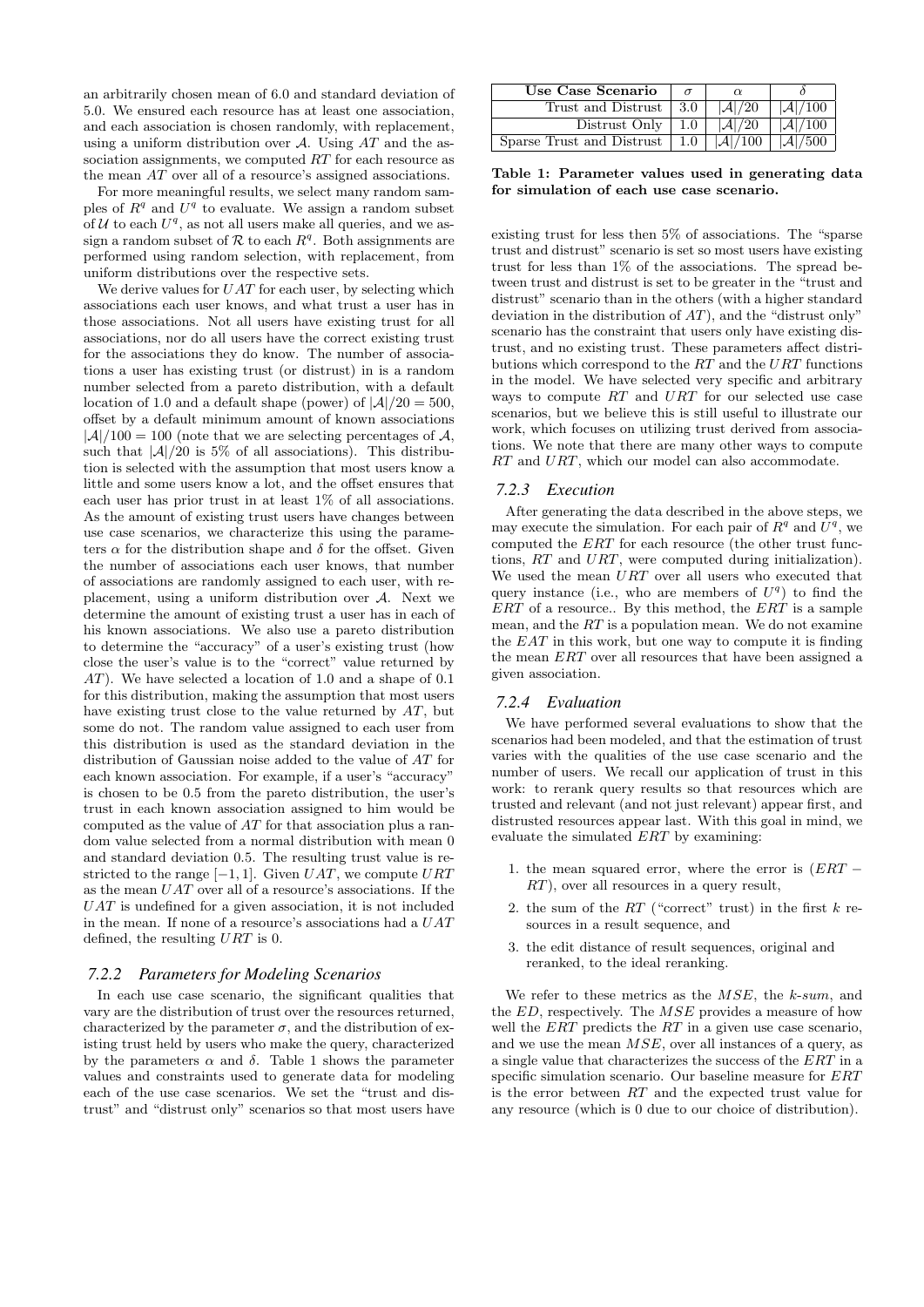

Figure 3: Trust and Distrust MSE, in trust units squared, using binary user feedback.



Figure 4: Trust and Distrust, k-sum in trust units, using binary user feedback.

The k-sum is computed for the original query result sequence  $(R^q)$ , the reranked result sequence  $(T^q)$  found using the ERT as the trust input to  $\rho$ , and the ideal result sequence found using the  $RT$  as the trust input to  $\rho$ . These three values allow us to compare ERT-based reranking to the baseline (i.e., no trust-based reranking) and the optimal case (i.e., using the unobtainable "correct" trust, RT, to rerank results). We report the mean  $k\text{-}sum$  over all query instances. The ED is computed for the original result sequence  $(R^q)$  and the reranked result sequence  $(T^q)$ , and shows the improvement in reranking independent from the magnitude of trust (i.e., the ED is computed using sequence positions, not trust values). We report the mean ED over all query instances for both the original and reranked sequences. Our baseline measure for  $k\text{-}sum$  and  $ED$  is to use the original ranking, without any trust-based reranking.

Lower MSE values suggest more accuracy in predicting trustworthiness, higher k-sum values suggest more trusted resources are being listed first, and lower ED values suggest the reranking is closer to ideal.

#### 7.3 Results

We have simulated each of the use case scenarios using our model as described in the previous section. In addi-



Figure 5: Trust and Distrust, ED in rank units, using binary user feedback.



Figure 6: Distrust Only MSE, in trust units squared, using binary user feedback.



Figure 7: Distrust Only, k-sum in trust units, using binary user feedback.



Figure 8: Distrust Only, ED in rank units, using binary user feedback.



Figure 9: Sparse Trust and Distrust MSE, in trust units squared, using binary user feedback.



Figure 10: Sparse Trust and Distrust, k-sum in trust units, using binary user feedback.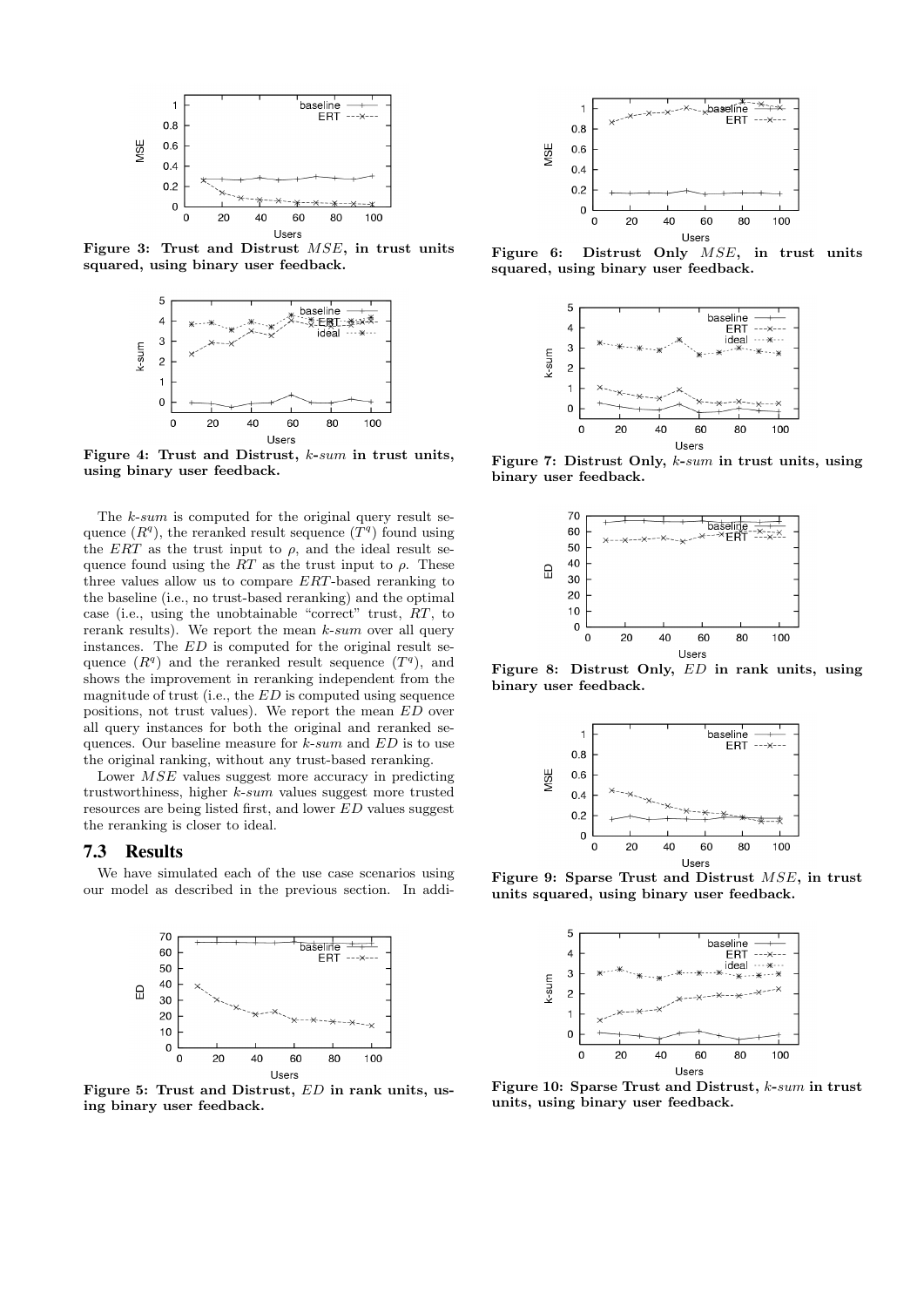

Figure 11: Sparse Trust and Distrust, ED in rank units, using binary user feedback.



Figure 12: Distrust Only, k-sum in trust units, using continuous user feedback.

tion to evaluating the ERT in each of the use cases, we also examine the effect of different types of user feedback. Specifically, we simulate users providing a binary trust decision (rounding the output of  $URT$  to either  $-1$  or 1), and we simulate users providing real numbers for trust decisions (keeping the output of  $URT$  unchanged). For each use case simulation with binary user feedback, we show the change in our evaluation metrics as the number of users providing trust feedback increases. For brevity, we give only one simulation result where continuous user feedback is used: the k-sum of use case 2.

These results show that we are able to use the model to simulate each of the use cases, and that we can use the model to explore varying user feedback and the success of  $ERT$  in reranking resources with trust. The  $MSE$  is given in trust units squared, and due to our choice of  $\tau$  ([−1, 1]), the maximum possible error is 4.0. The  $k\text{-}sum$  is also given in trust units, and with  $k = 10$  and our choice of  $\tau$ , this value falls in the range  $[-10, 10]$ . The ED is given in rank units, where a distance of 1 means an resource is off one rank position from its target (i.e., listed  $5^{th}$  instead of the ideal ranking of  $6^{th}$ ).

In Figure 3, we see the first trust and distrust scenario has success in predicting trust with  $ERT$ , as the  $MSE$  decreases quickly as the amount of user feedback increases. This is in contrast to the MSE for the distrust only scenario (Figure 6), where the ERT does worse than the baseline (only distrust feedback), and the MSE for the sparse trust and distrust scenario (Figure 9), where the *ERT* starts worse than baseline, and finally improves after enough users provide feedback (sparse existing trust). The  $k\text{-}sum$  in the trust and distrust scenario (Figure 4) rapidly approaches the ideal value. In the distrust only scenario (Figure 7), the  $k$ -sum has no significant change with the amount of user feedback, and in the sparse trust and distrust scenario (Figure 10), the k-sum starts close to baseline and gradually approaches ideal with increased user feedback. We observe the same ef-

fect for ED, where the trust and distrust scenario (Figure 5) starts well and quickly improves, the distrust only scenario (Figure 8) starts poorly and does not change significantly, and the sparse trust and distrust scenario (Figure 11) starts poorly and improves gradually with more feedback. Regarding the type of user feedback, it is consistent in all scenarios and all metrics that continuous user feedback does at least as well as binary user feedback, and mostly does better. For example, the k-sum for the distrust only scenario when using continuous feedback, shown in Figure 12, is always closer to the ideal value than when using binary user feedback (Figure 7). In all simulations executed, even when the ERT is worse than baseline, the ED always shows improvement over baseline using ERT-based reranking.

These results show that we are able to model the scenarios under the simulation parameters we have selected. We do not know if these parameters accurately reflect the Web, but the simulation still allows us to study the effects of user feedback and different approaches to combining various factors of content trust. We intend to incorporate real-world characteristics of the Web in our simulator in future work.

#### 8. CONCLUSIONS

Assessing whether to trust any information or content provided by a source is a complex process affected by many factors. Identifying and correlating the factors that influence how trust decisions are made in information retrieval, integration, and analysis tasks becomes a critical capability in a world of open information sources such as the Web. We presented a model for analyzing content trust, its acquisition from users, and its use in improving the ranking of resources returned from a query, and we described important factors in determining content trust. The model was illustrated in the context of three use cases, and the results of model-based simulations of these use cases are presented. We show that the model can be applied to some representative scenarios for Web search, and that the effects of varying types and quantities of user feedback can be explored in the simulation framework.

This work provides a starting point for further exploration of how to acquire and use content trust on the Web. Richer and more comprehensive factors of trust may be included in the model, and integration of existing work in other factors of trust (e.g. recommendations, authority) may be explored. Work in the transitivity of trust may be applied to evaluate the trustworthiness of resources never evaluated by users. More detailed simulations may be performed, leading to the development of a real system for the acquisition and application of content trust on the Web. Additional types of user feedback can be tested, along with the effect of malicious users. Real-world characteristics and qualities of the Web may be incorporated to enable more meaningful exploration of content trust in simulation. Starting with more detailed development and simulations with this model, we plan to chart a path to designing tools to collect information from Web users that will be valuable to estimate content trust.

More research is needed on better mechanisms that could be supported on the Web itself. First, accreditation and attribution to any Web resource supplying content could be captured more routinely. RDF was initially designed to describe this kind of relation among Web resources. Ontologies and more advanced inference could be used to represent institutions, their members, and possibly the strength of these